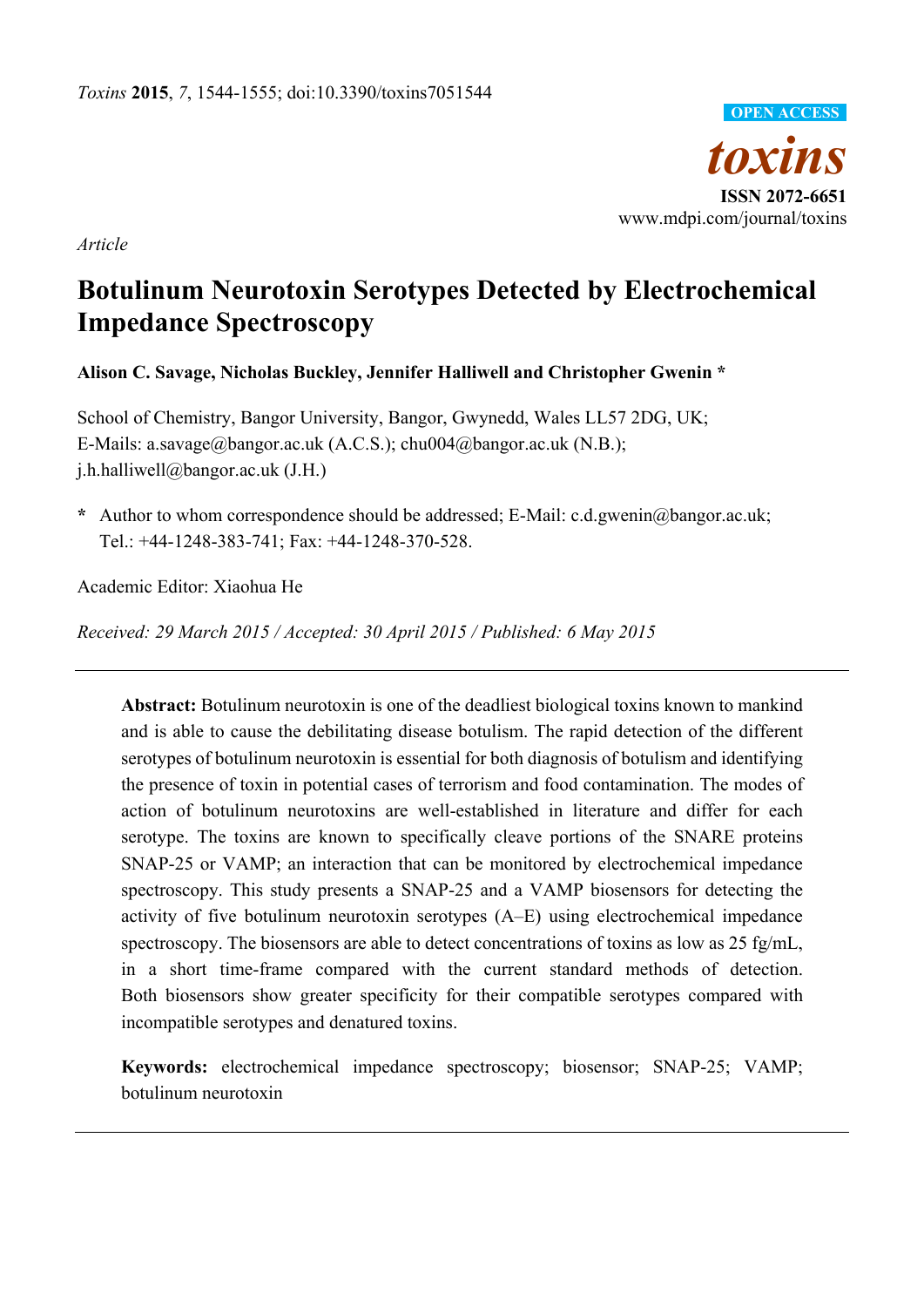## **1. Introduction**

Often, in the treatment of life-threatening illnesses, the speed of diagnosis is paramount to the patient's recovery and prevention of any long-lasting side effects. This is particularly important in the treatment of botulism, a debilitating disease, which can result in paralysis and death [1].

Botulism is the result of a toxin, botulinum neurotoxin, the deadliest biological toxin known to mankind with an median lethal dose LD50 of 1 ng per kg bodyweight [2]. Whilst botulism is not a common illness, the ability of its toxin to cause such a serious illness has resulted in the toxin being categorised as a potential biological weapon [1,3,4]. Thus, this threat has led to the need for the development of a rapid sensor for the detection of these active toxins for the purpose of biosecurity and testing on suspected cases of botulism. The current method for the detection of all serotypes of botulinum neurotoxins is the mouse lethality assay, which is a time consuming assay involving the use of live animals with a sensitivity of 10 pg/mL of botulinum neurotoxin [5]. Cell-based assays are being offered as an alternative, however, they still take a relatively long time to perform in the order of days [6,7]. Botulinum neurotoxin (BoNT) exists in eight known serotypes, labelled A-H, with the most recently identified serotype being reported in 2014 [8,9]. Its mode of action is targeting and cleaving the soluble N-ethylmaleimide-sensitive attachment protein receptor (SNARE) proteins SNAP-25 and vesicle associated membrane protein (VAMP), prohibiting the release of acetylcholine from nerve terminals resulting in muscle weakness [10]. BoNT/B, BoNT/D, BoNT/F and BoNT/G are known to cleave the VAMP at different amino acid positions, whilst serotypes BoNT/A, BoNT/C and BoNT/E cleave the protein SNAP-25. BoNT/C is also known to target the protein syntaxin [11]. The mode of action of serotype H is yet to be established and verified due to its recent isolation and identification.

A variety of alternative techniques have been reported for the detection of multiple serotypes of botulinum neurotoxin, such as mass spectrometry [12,13], ELISA [14], protein antibody microarrays [14,15], and PCR techniques [16]. Electrochemical techniques are a rapidly growing field of study in the development of biosensors due to its sensitivity and its relative simplicity to run [17]. In particular, advances in this area have led to the development of a miniaturised potentiostat as a convenient electrochemical point-of-care biosensor for cortisol [18]. Electrochemical impedance spectroscopy (EIS) is a sensitive electrochemical technique for probing changes that occur at the surface of an electrode, and has been utilised in the development of sensors for various different disease biomarkers [17,19–21]. Compared to electrochemical techniques, such as cyclic voltammetry, EIS is less destructive to protein layers bound to a gold surface due to the comparatively lower potentials used [22]. This allows for direct comparison between the original protein layer and the layer after incubation with the molecules being detected [23].

Herein we report the development of two electrochemical impedance biosensors using the SNARE proteins SNAP-25 and VAMP on gold electrodes for the detection of different serotypes of botulinum neurotoxin. Previously we have reported the SNAP-25 electrochemical impedance biosensor for the detection of active BoNT/A in the pharmaceutical botulinum neurotoxin Dysport®, capable of identifying active toxin in the presence of stabilising excipient human serum albumin (HSA) and lactose at concentrations as low as 25 fg/mL [24,25]. Building on from the success of this sensor for the detection of active BoNT/A in the pharmaceutical samples, we have applied it to the detection of native BoNT/A, as well as serotypes BoNT/C and BoNT/E. We have also developed a VAMP sensor for the detection of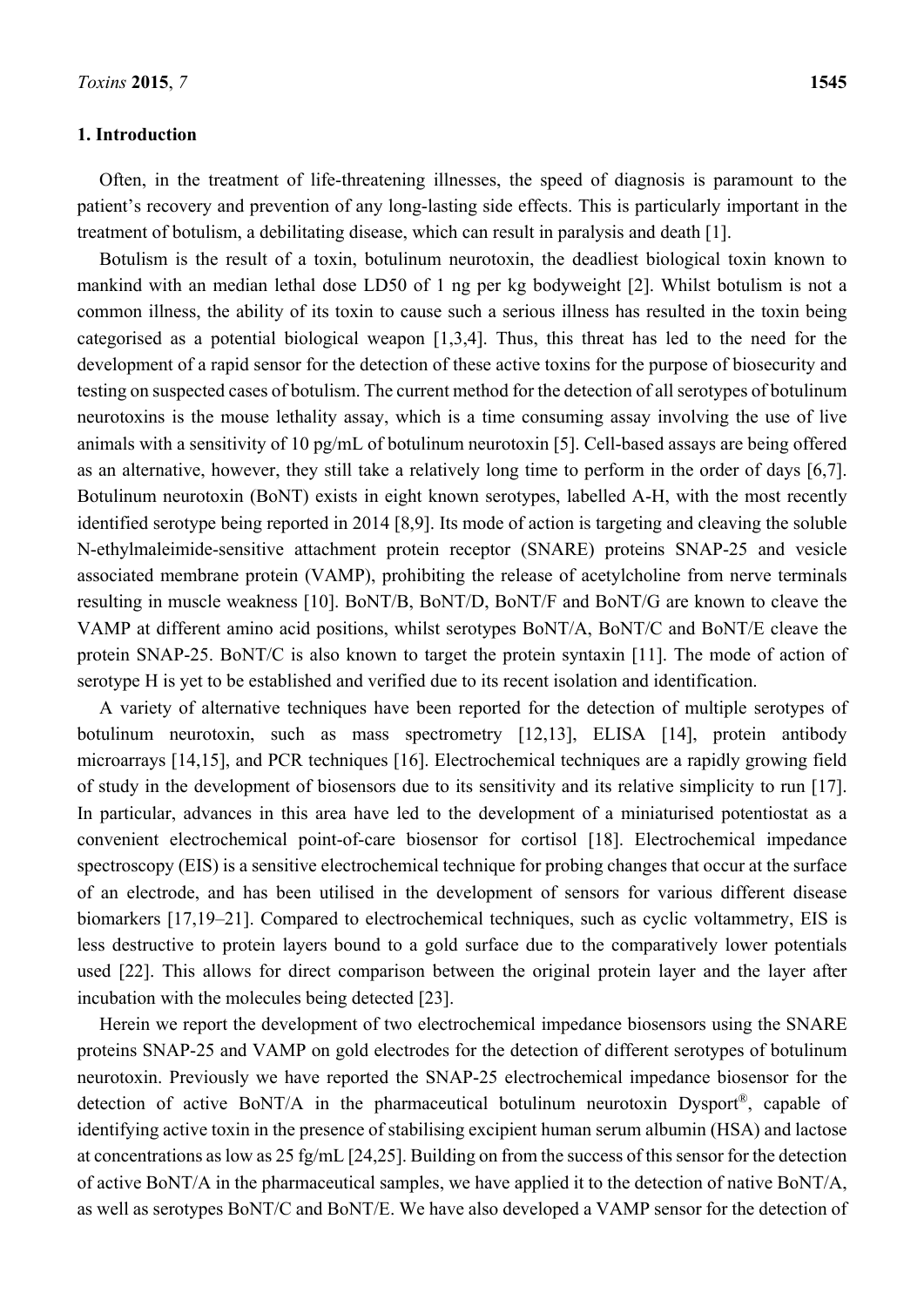serotypes BoNT/B and BoNT/D, and demonstrated its ability to detect the presence of these different serotypes in their active form. Table 1 shows the target proteins for the different botulinum neurotoxins used in this study and the amino acid fragment cleaved from the protein by the active BoNT serotypes.

**Table 1.** Botulinum neurotoxin serotypes investigated in this study and their target SNARE protein and amino acid sequence cleaved from the protein upon action of toxin [26,27].

| <b>Serotype</b> | <b>Target Protein</b> | <b>Sequence Cleaved from Protein</b> | <b>No. Amino Acids Cleaved</b> |
|-----------------|-----------------------|--------------------------------------|--------------------------------|
| BoNT/A          | $SNAP-25$             | <b>RATKMLGSG</b>                     |                                |
| BoNT/B          | <b>VAMP</b>           | <b>FETSAAKLKRKYW</b>                 | 13                             |
| BoNT/C          | $SNAP-25$             | ATKMLGSG                             | 8                              |
| BoNT/D          | <b>VAMP</b>           | LSELDDRADALQAGASQFETSAAKLKRKYW       | 30                             |
| BoNT/E          | $SNAP-25$             | <b>IMEKADSNKTRIDEANQRATKMLGSG</b>    | 26                             |

## **2. Results and Discussion**

### *2.1. Formation of SNAP-25 and VAMP Monolayers*

The protein monolayers are assembled on the gold electrode surface through the formation of bonds with their naturally occurring sulfurs. This was achieved by incubation of gold electrodes in the protein solution at room temperature for 48 h. Whilst the SNAP-25 contains four cysteines for binding to the gold surface, the VAMP contains methionine residues, which are also able to bind to the gold surface [28,29]. The surface binding of the VAMP protein to the gold electrode was examined by performing stripping voltammetry (Figure 1).



**Figure 1.** Voltammograms at a sweep rate of 50 mVs<sup>-1</sup> in 0.1 M NaOH; the working electrodes were SNAP-25 modified Au (111)  $(- - -)$ , VAMP modified Au (111) ( $\bullet \bullet \bullet \bullet$ ) and a bare Au  $(111)$  slide  $(—)$ . SNAP-25 modified Au  $(111)$  and bare Au  $(111)$ voltammograms reproduced from [25].

The stripping voltammograms of the SNAP-25 modified gold electrodes show a reduction peak at −970 mV, indicative of the reduction of a gold-thiol bond [30]. The oxidation peak at −850 mV shows the reabsorption of the thiols onto the gold surface.

The VAMP protein showed a shift in the reduction peak to −1100 mV. The two proteins used in this study differ in size, with the SNAP-25 protein comprising of 206 amino acids, which are bound to the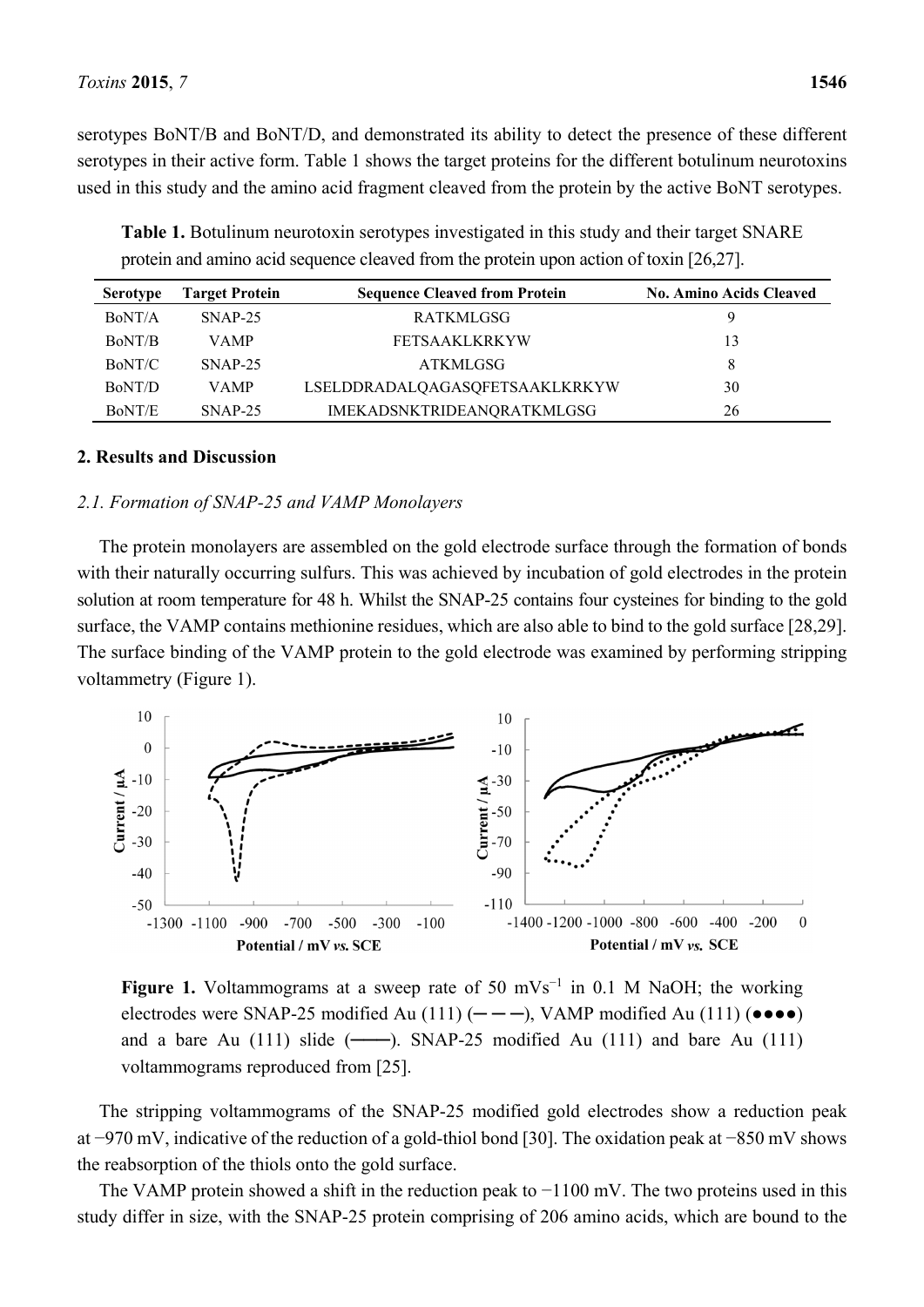gold by sulphurs in the middle of its structure. This conformation gives the SNAP-25 an effective chain length of 103 amino acids. The VAMP protein contains 126 amino acids, this longer chain length is more resistant to ion transport causing the shift to more negative potentials [31].

## *2.2. Electrochemical Impedance Spectroscopy for the Detection of Botulinum Neurotoxin*

Electrochemical impedance spectroscopy was employed to measure the impedance of the ferri/ferrocyanide redox probe at the gold working electrode modified with the proteins SNAP-25 and VAMP. The SNAP-25 and VAMP electrodes were used to detect different serotypes of botulinum neurotoxin. After incubation of the electrode with toxin, the charge transfer resistance decreases due to the cleavage of a small fragment of the protein. The assay was performed, in triplicate, with a new electrode for each measurement over a concentration range of 25 fg/mL to 125 fg/mL. Different serotypes were run on their corresponding protein electrode, with serotype A, C, and E measured on SNAP-25 electrode and serotype B and D measured on the VAMP electrode. The calibration graphs for each serotype on the appropriate electrode are shown in Figure 2.

### 2.2.1. Detection of Botulinum Neurotoxin Serotypes A, C, and E

The SNAP-25 modified electrodes were used to detect the activity of native botulinum neurotoxins BoNT/A, BoNT/C and BoNT/E. The use of this electrochemical impedance assay with the pharmaceutical Dysport® containing BoNT/A has previously been reported [25]. The pharmaceutical sample contains stabilising excipients HSA and lactose, which could explain the lack of linear response observed using the pharmaceutical sample in the previously published work [25]. A typical Nyquist plot is shown in Figure 3, and the charge transfer resistance was calculated by fitting the data to a Randles circuit. The decrease in charge transfer resistance has been calculated as a percentage of the original SNAP-25 or VAMP layer at different concentrations. This takes into account any differences in the formation of the individual protein layers that may occur.

The typical Nyquist plot of the SNAP-25 biosensor shows a decrease in charge transfer resistance upon incubation with the toxin. The SNAP-25 monolayers were incubated over a range of different concentrations with the three toxins BoNT/A, BoNT/C and BoNT/E. The calibration graphs for BoNT/A, BoNT/C and BoNT/E on SNAP-25 monolayers are shown in Figure 2. Interestingly, the serotypes A and E show similar responses over the same concentration range despite their different modes of action upon the SNAP-25 protein. The three serotypes cleave different size amino acid chains from the SNAP-25 protein (Table 1), with BoNT/E cleaving 26 amino acids, BoNT/A cleaving 9 amino acids and BoNT/C cleaving just 8 amino acids [26]. BoNT/C does not show an obvious linear response when incubated with the SNAP-25 monolayer even though it is reported to cleave just one amino acid different to BoNT/A. This differing response could indicate that BoNT/C does not cleave SNAP-25 very efficiently; however a clear response is still detected. Previous research has suggested that BoNT/C can only cleave SNAP-25 in intact cells due to its conformation and other factors inside the cells [32]. As the SNAP-25 monolayer is bound to the gold surface using the four cysteines used in membrane anchorage its conformation within the cells in mimicked in the sensor, however other molecules usually found within cells are not present which could explain the lower activity at higher concentrations of toxin. Incubation of the SNAP-25 electrode with serotypes A and E shows a linear decrease in charge transfer resistance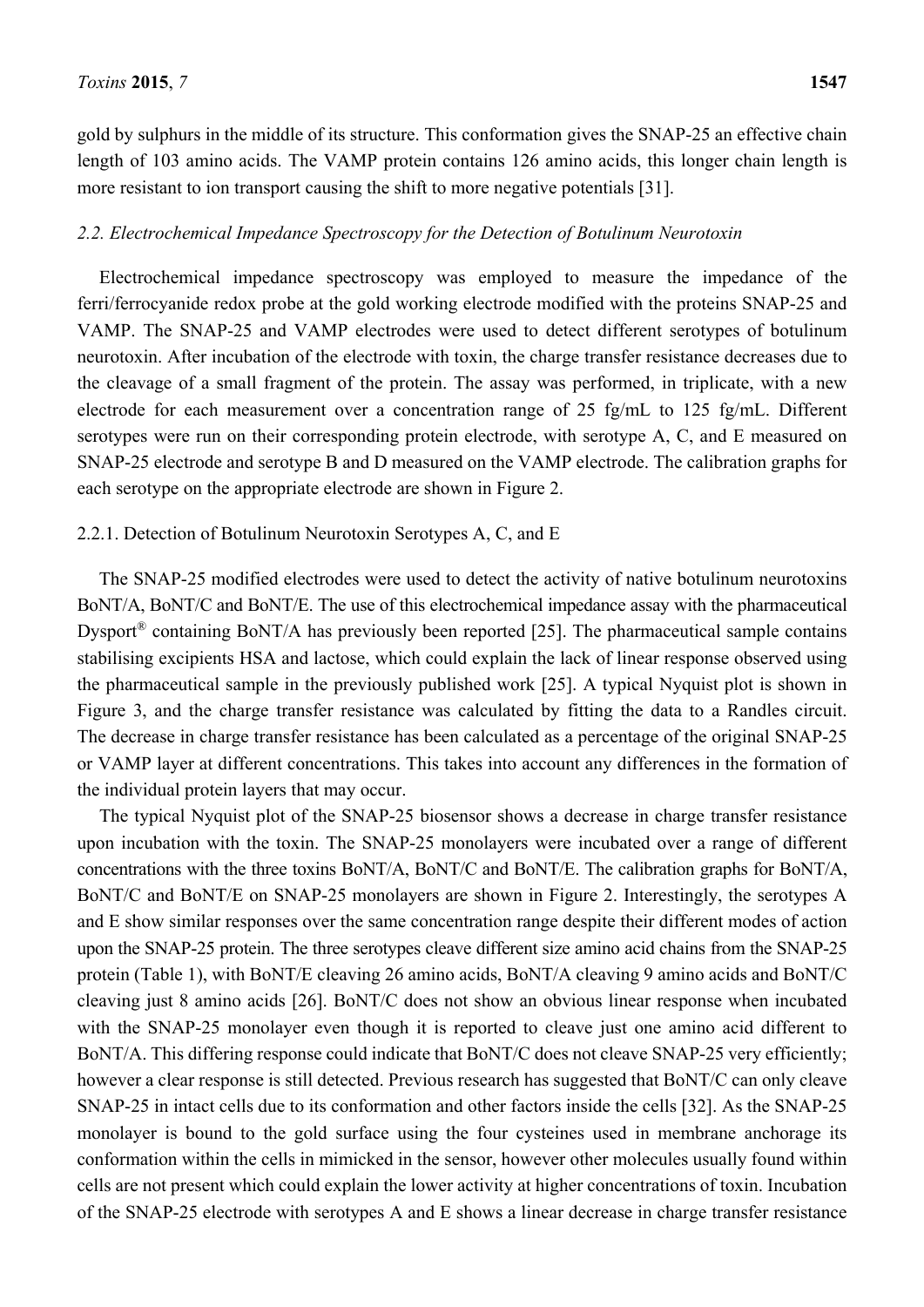upon increasing concentrations. This suggest that increasing concentrations causes an increase in proteolytic activity on the gold electrode surface, thus decreasing the impedance of oxidation and reduction experienced by the redox probe at the gold surface compared to the original SNAP-25 monolayer.



**Figure 2.** Graphs showing percentage difference of charge transfer resistance against a range of botulinum neurotoxins; serotype  $\mathbf{A}(\bullet)$  serotype  $\mathbf{C}(\bullet)$  and serotype  $\mathbf{E}(\bullet)$  using the SNAP-25 modified gold electrode and serotype  $\mathbf{B}(\mathbf{r})$  and serotype  $\mathbf{D}(x)$  using the VAMP modified gold electrode. Errors calculated to  $\pm 1$  SD.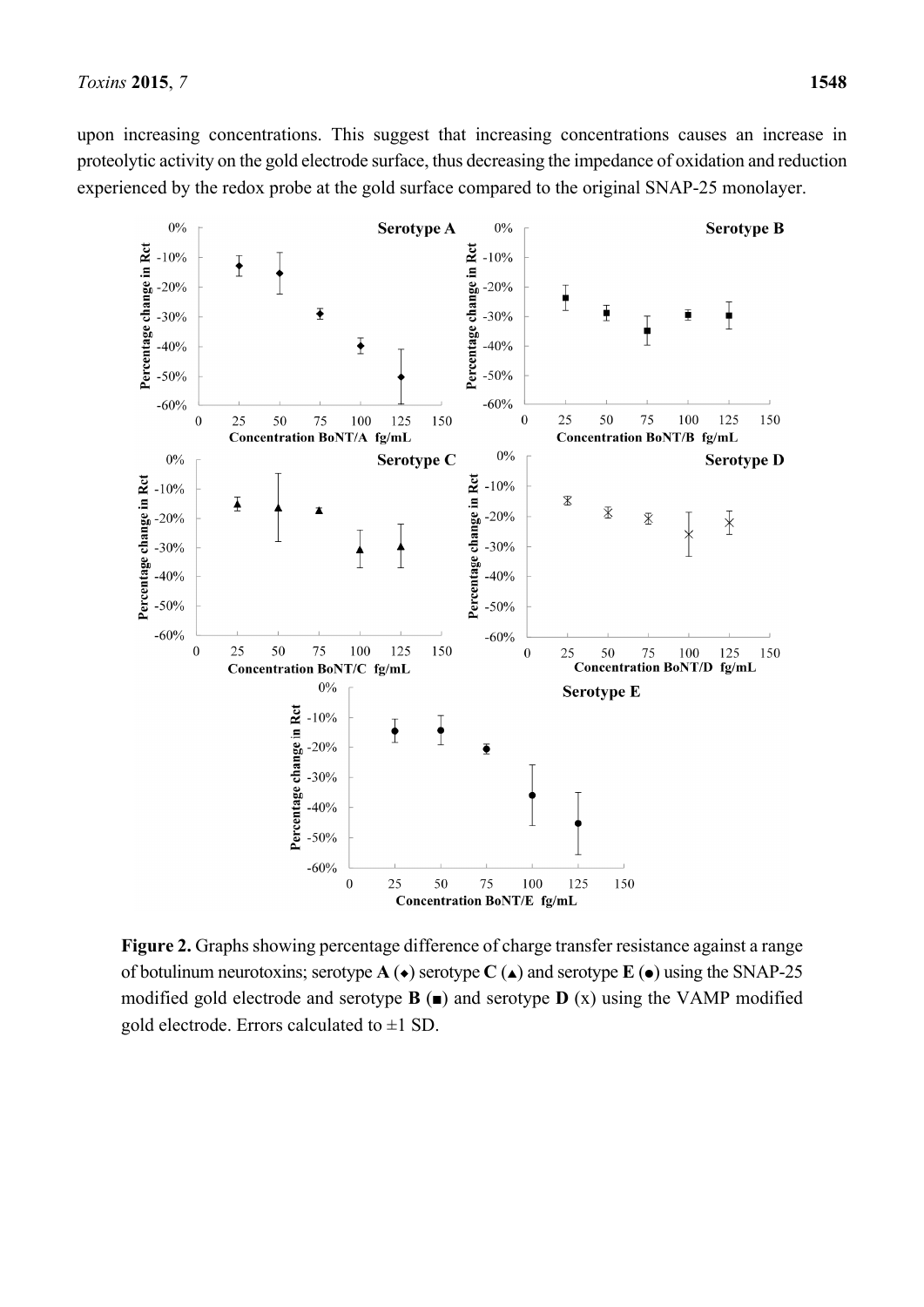

**Figure 3.** Nyquist plot showing a decrease in charge transfer resistance of SNAP-25 Au (111) after incubation with 100 fg/mL BoNT/C.

#### 2.2.2. Detection of Botulinum Neurotoxin Serotypes B and D

Serotypes BoNT/B and BoNT/D have been detected by EIS using VAMP coated gold electrodes. A similar decrease in charge transfer resistance occurs upon incubation of the protein layer with the toxin. A typical Nyquist plot for the VAMP monolayer before and after incubation with BoNT/B is shown in Figure 4. A decrease in charge transfer resistance compared to the original VAMP monolayer has been observed with all concentrations of BoNT/B and BoNT/D, over the same concentration range carried out with serotypes BoNT/A, BoNT/C and BoNT/E.



**Figure 4.** Nyquist plot showing a decrease in charge transfer resistance of VAMP Au (111) after incubation with 100 fg/mL BoNT/B.

Both serotypes show a decrease in the percentage change in charge transfer resistance as the concentration of toxin increases. As with the previous serotypes, the two toxins have different modes of action, with the BoNT/B cleaving a 13 amino acid chain from the VAMP protein and the BoNT/D cleaving a longer 30 amino acid chain [27]. Compared to serotypes A and E with the SNAP-25 biosensor, the VAMP electrode shows a smaller percentage change in the charge transfer resistance across the concentration range for both serotypes. The response from the serotypes tested with VAMP also showed a plateau at higher toxin concentrations compared to BoNT/A and BoNT/E, which continued in their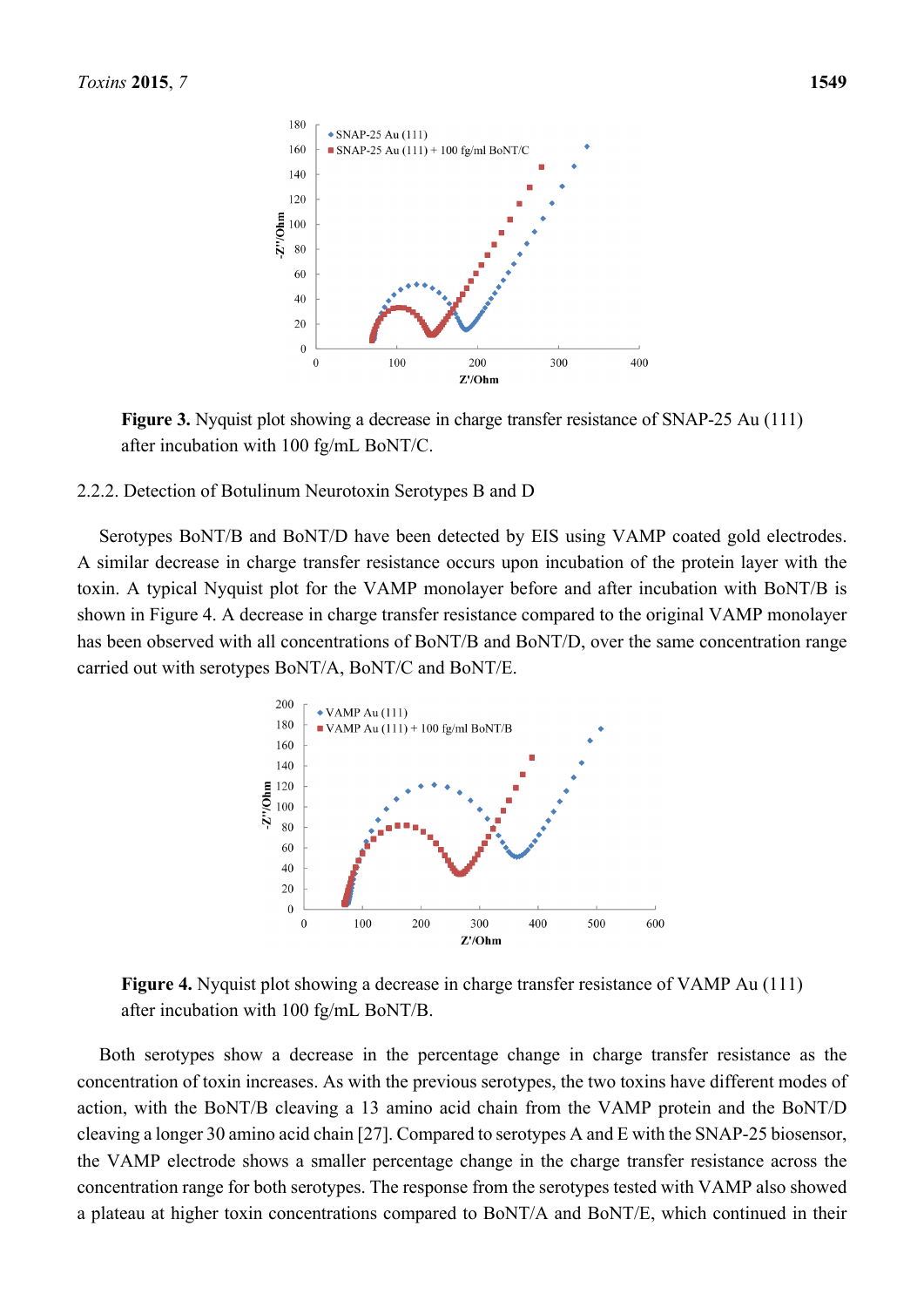linear response. This indicates the toxin has cleaved all of the available protein so the charge transfer resistance cannot decrease further. The plateau and smaller response could be due to the way in which the protein is packed onto the gold surface. If the site at which the protein is cleaved is not easily accessible by the toxin it will affect the proteolytic activity. The lower potentials measured in the stripping voltammetry for the VAMP electrode (Figure 1) suggests that the VAMP protein may be packed better on the surface of the electrode compared with the SNAP-25 protein, potentially reducing the accessibility of the cleavage site. The SNAP-25 protein is anchored to the gold surface by four cysteines, which are also responsible for anchoring the protein to the neural plasma membrane. Thus the protein should sit on the gold surface in the same conformation as found *in vivo*, making the cleavage sites freely accessible to the toxin. The structural conformation of the VAMP protein on the gold surface is not known, but it is possible that it may have adopted a different conformation to that found on membranes *in vivo*.

### *2.3. Cross Reactivity of Different Serotypes*

In order to determine the specificity of each of the biosensors for their respective serotypes, each of the different serotypes were tested on the SNAP-25 or VAMP electrodes at the same concentration. The results show a much larger percentage change in charge transfer resistance upon incubation with active compatible toxins that are known to cleave the proteins (Figure 5). This provides evidence of the specificity in the mode of action of each toxin serotype.



**Figure 5.** (**Left**) Reactivity of the different BoNT serotypes on the SNAP-25 and VAMP modified electrode and (**Right**) Reactivity of active and denatured toxin on SNAP25 and VAMP electrodes. The electrodes were incubated with 100 fg/mL toxin, with errors were calculated to  $\pm 1$  SD.

Toxins were denatured by heating for 15 min at 95 °C, and tested on their respective electrodes (Figure 5). Incubation of denatured BoNT/A, BoNT/C and BoNT/E with the SNAP-25 electrode showed an increase in charge transfer resistance for all three serotypes, consistent with results previously observed [25]. Denatured BoNT/B and BoNT/D on VAMP electrode shows a small decrease in charge transfer resistance, with the same concentration of active toxin giving a much greater response. The VAMP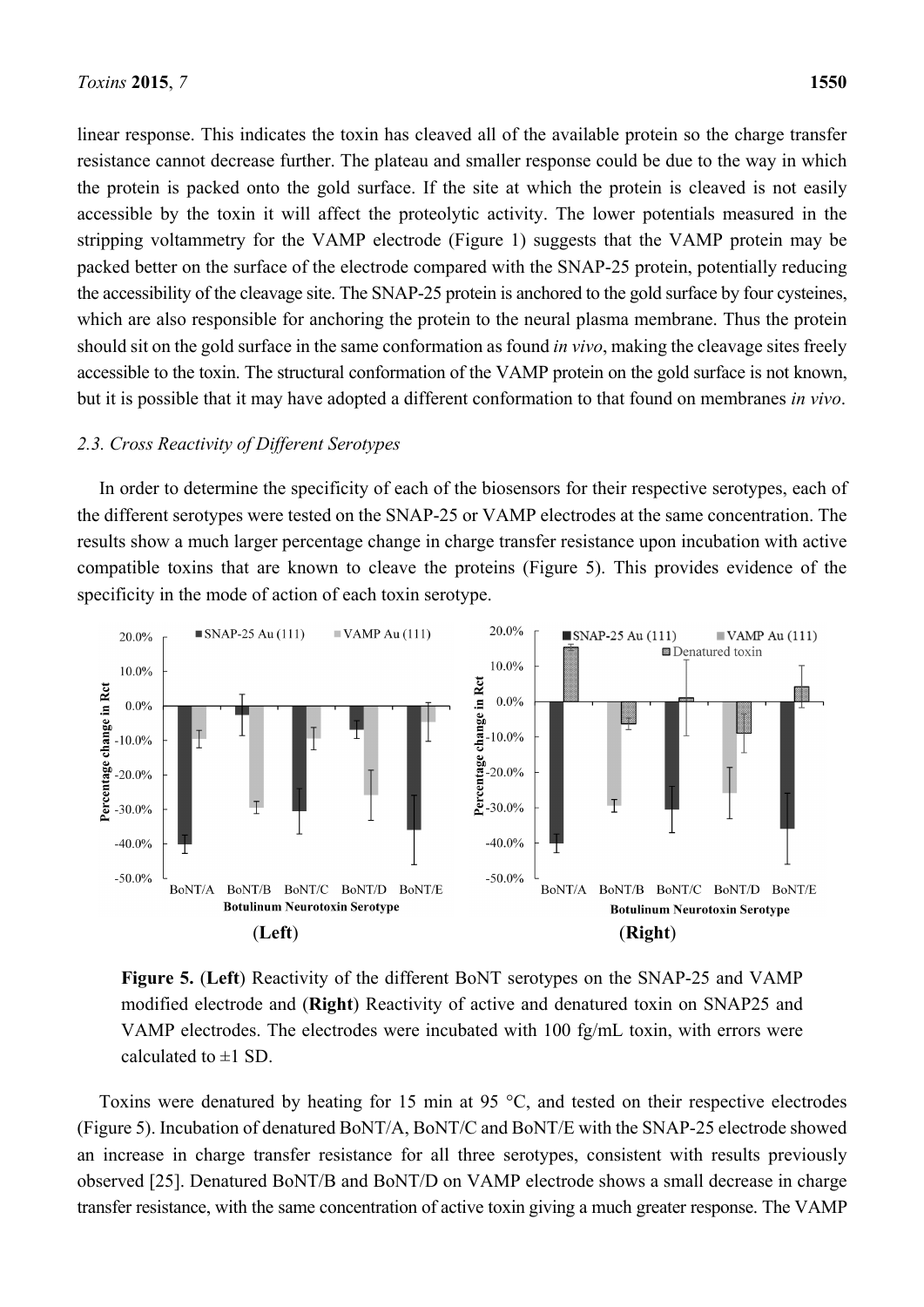electrode shows a similar response upon incubation with active incompatible toxin and denatured compatible toxin, which suggests that this is a response of the VAMP modified electrode due to repeated washings and incubation in a solution at 37 °C, and the larger responses observed with the compatible toxins due to the presence of the active form of the toxin.

The overall response of the incompatible toxin serotypes and the denatured toxins is relatively small (largest negative response is approximately −10%) compared with the responses observed for the active toxins on their compatible electrodes (between −25% to −40% dependant on serotype). Whilst it may not be possible to determine the exact serotype acting upon the electrode due to the similar response observed for different serotypes, it is possible to determine the presence of active toxins of all serotypes and narrow down a shortlist of potential candidates depending on which electrode it gives the strongest response. As each of the serotypes are pre-treated using the same procedure, this could allow for the development of a neural network dependant on responses observed on each biosensor to determine the serotype.

### **3. Experimental Section**

Gold working electrodes were purchased from Winkler GmbH Germany. SNAP-25 was purchased from Abcam, VAMP from Antibodies Online GmbH. Sodium hydroxide (99.99%), potassium chloride (99.999%), potassium ferri/ferrocyanide, zinc chloride, dithiothreitol, tween-20 and 4-(2-hydroxyethyl)- 1-piperazineethanesulfonic acid (HEPES) were purchased from Sigma Aldrich. All botulinum neurotoxin serotypes were purchased from Miprolab GmbH in their complex form. Toxin samples were prepared as previously described [33]. Water was purified and had a nominal resistivity of 18 M $\Omega$  cm at 25 °C.

## *3.1. Self-Assembled Monolayers of SNAP-25 and VAMP*

Gold working electrodes were flame annealed to produce the regular Au (111) terraces [34]. After cooling they were placed in a solutions of SNAP-25 (125 µg/mL) or VAMP (125 µg/mL) in water and left to incubate for 48 h at 20 °C.

## *3.2. Cyclic Voltammetry*

All measurements were performed using an Autolab PGSTAT 30 computer-controlled electrochemical measurement system (Eco Chemie, Holland) with a home-made three electrode cell with a SNAP-25 or VAMP modified Au (111) working electrode, a platinum counter electrode and a saturated calomel electrode as the reference electrode.

Stripping voltammetry was performed to analyse the binding of the proteins to the gold surface as previously described [25]. Briefly, the electrode was removed from the protein solution, rinsed thoroughly with ultra-pure water and dried under nitrogen before being sealed in the electrochemical cell. NaOH (100 mM, 15 mL) was added and degassed for 20 min with nitrogen. Two cyclic voltammograms were measured between 0 and −1300 mV for the VAMP monolayers and between 0 and −1100 mV for the SNAP-25 monolayers at a scan rate of 50 mVs<sup>-1</sup>.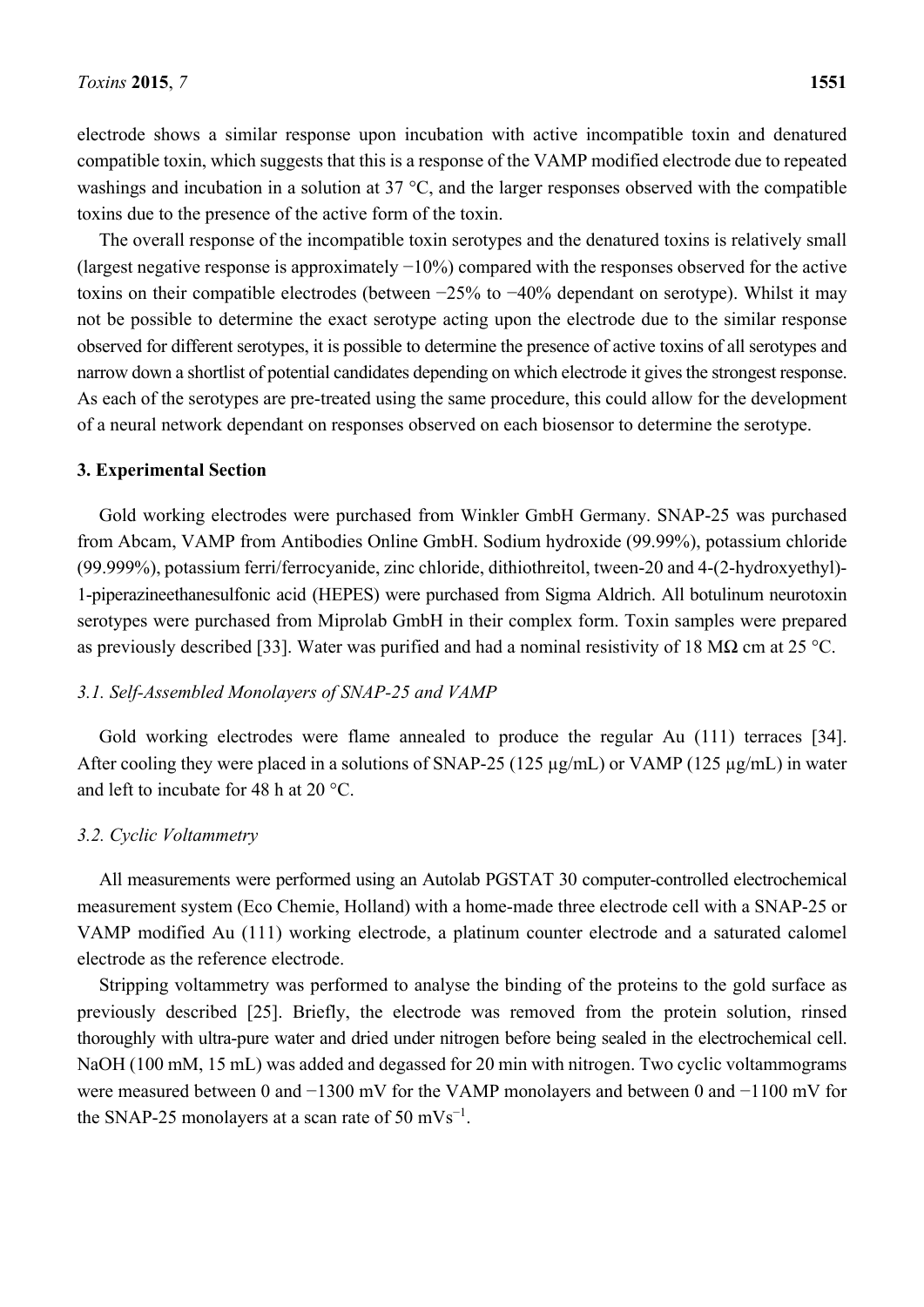#### *3.3. Electrochemical Impedance Spectroscopy*

Electrochemical impedance spectroscopy was performed as previously described using ferri/ferrocyanide (5 mM) as a redox probe in potassium chloride (100 mM) at 230 mV with a perturbation amplitude of 10 mVs<sup>−</sup><sup>1</sup> between the frequencies of 25 kHz and 100 mHz and fitted to a Randles circuit (Figure 6) [35].



Figure 6. Schematic of the Randles circuit showing the electrolyte resistance (R<sub>s</sub>), charge transfer resistance  $(R<sub>ct</sub>)$ , double layer capacitance  $(C<sub>dl</sub>)$  and the Warburg element (W).

The initial protein monolayer was probed by electrochemical impedance spectroscopy before the electrode was rinsed with ultra-pure water and incubated with toxin (200 µL in water) for 30 min at 37 °C. The toxin was then removed and electrode washed again with ultra-pure water before the impedance was re-run.

## **4. Conclusions**

The electrochemical impedance biosensors offer a quick response to show the presence of active toxin, with results being obtained in a matter of a couple of hours rather than days as encountered with the current established methods. They are able to detect active toxin at concentrations as low as 25 fg/mL, depending on serotype, which is lower than the mouse lethality assay. Comparison with incompatible toxins and denatured toxin control solutions indicate that the large responses observed are caused by the presence of the active toxin rather than any other processes occurring at the surface, and demonstrated the selectivity of the two different biosensors for the different serotypes.

Due to the proteolytic nature of the toxin each electrode can only be used once. Slight variations between SNAP-25 monolayers did not affect the concentration dependant response as the impedance of the monolayer is measured first then repeated after incubation with the toxin and the percentage change in charge transfer resistance used.

The biosensor can be further developed to take into account sensing of the serotypes F and G, which also cleave the protein VAMP. These were not included in this study due to limitations in being able to source these serotypes. Currently this sensor has only been tested in a laboratory environment using buffers as the sample matrices. To test other sample matrices such as body fluids or food simple purification steps would need to be included, such as immunochromotography and centrifugation, to remove non-specific proteases, which may be present. In the future, with the development of miniaturised electrochemical systems, it should be possible to develop these biosensors into a point of care device for diagnostic and detection purposes.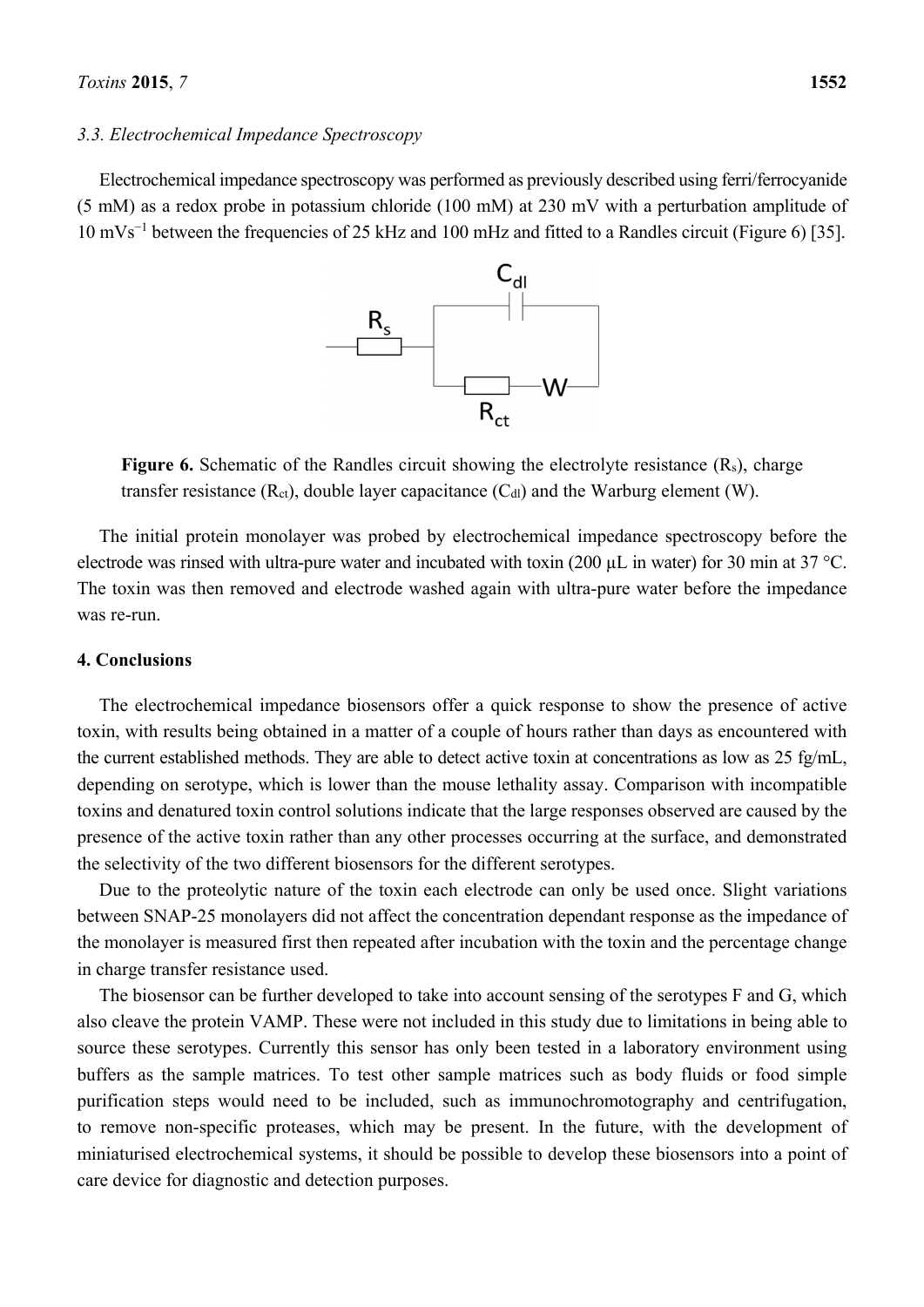## **Acknowledgments**

The authors would like to thank IPSEN Biopharm and the Knowledge Economy Skills Scholarship (KESS) for funding the initial research and the Welsh European Funding Office for funding the current project.

### **Author Contributions**

A.S.: Drafting the article and the generation of the data; N.B.: Generation of data and proof reading of the article; J.H.: Supported the conception and design, analysis and interpretation of data, and final editing of the manuscript; C.D.G.: Supervised the conception and design, and analysis and interpretation of data, final editing of the manuscript.

### **Conflicts of Interest**

The authors declare no conflict of interest.

## **References**

- 1. Balali-Mood, M.; Moshiri, M.; Etemad, L. Medical aspects of bio-terrorism. *Toxicon* **2013**, *69*, 131–142.
- 2. Thanongsaksrikul, J.; Chaicumpa, W. Botulinum neurotoxins and botulism: A novel therapeutic approach. *Toxins* **2011**, *3*, 469–488.
- 3. Arnon, S.S.; Schechter, R.; Inglesby, T.V.; Henderson, D.A.; Bartlett, J.G.; Ascher, M.S.; Eitzen, E.; Fine, A.D.; Hauer, J.; Layton, M.; *et al*. Botulinum toxin as a biological weapon. *JAMA J. Am. Med. Assoc.* **2001**, *285*, 1059–1070.
- 4. Čapek, P.; Dickerson, T.J. Sensing the deadliest toxin: Technologies for botulinum neurotoxin detection. *Toxins* **2010**, *2*, 24–53.
- 5. Singh, A.K.; Stanker, L.H.; Sharma, S.K. Botulinum neurotoxin: Where are we with detection technologies? *Crit. Rev. Microbiol.* **2013**, doi:10.3109/1040841X.2012.691457.
- 6. Fernández-Salas, E.; Wang, J.; Molina, Y.; Nelson, J.B.; Jacky, B.P.S.; Aoki, K.R. Botulinum neurotoxin serotype a specific cell-based potency assay to replace the mouse bioassay. *PLoS One* **2012**, *7*, doi:10.1371/journal.pone.0049516.
- 7. Kiris, E.; Kota, K.P.; Burnett, J.C.; Soloveva, V.; Kane, C.D.; Bavaria, S. Recent developments in cell-based assays and stem cell technologies for botulinum neurotoxin research and drug discovery. *Expert Rev. Mol. Diagn.* **2014**, *14*, 153–168.
- 8. Barash, J.R.; Arnon, S.S. A novel strain of *Clostridium botulinum* that produces type B and type H botulinum toxins. *J. Infect. Dis.* **2014**, *209*, 183–191.
- 9. Dover, N.; Barash, J.R.; Hill, K.K.; Xie, G.; Arnon, S.S. Molecular characterization of a novel botulinum neurotoxin type H gene. *J. Infect. Dis.* **2014**, *209*, 192–202.
- 10. Dolly, J.O.; Aoki, K.R. The structure and mode of action of different botulinum toxins. *Eur. J. Neurol.* **2006**, *13*, 1–9.
- 11. Wheeler, A.; Smith, H.S. Botulinum toxins: Mechanisms of action, antinociception and clinical applications. *Toxicology* **2013**, *306*, 124–146.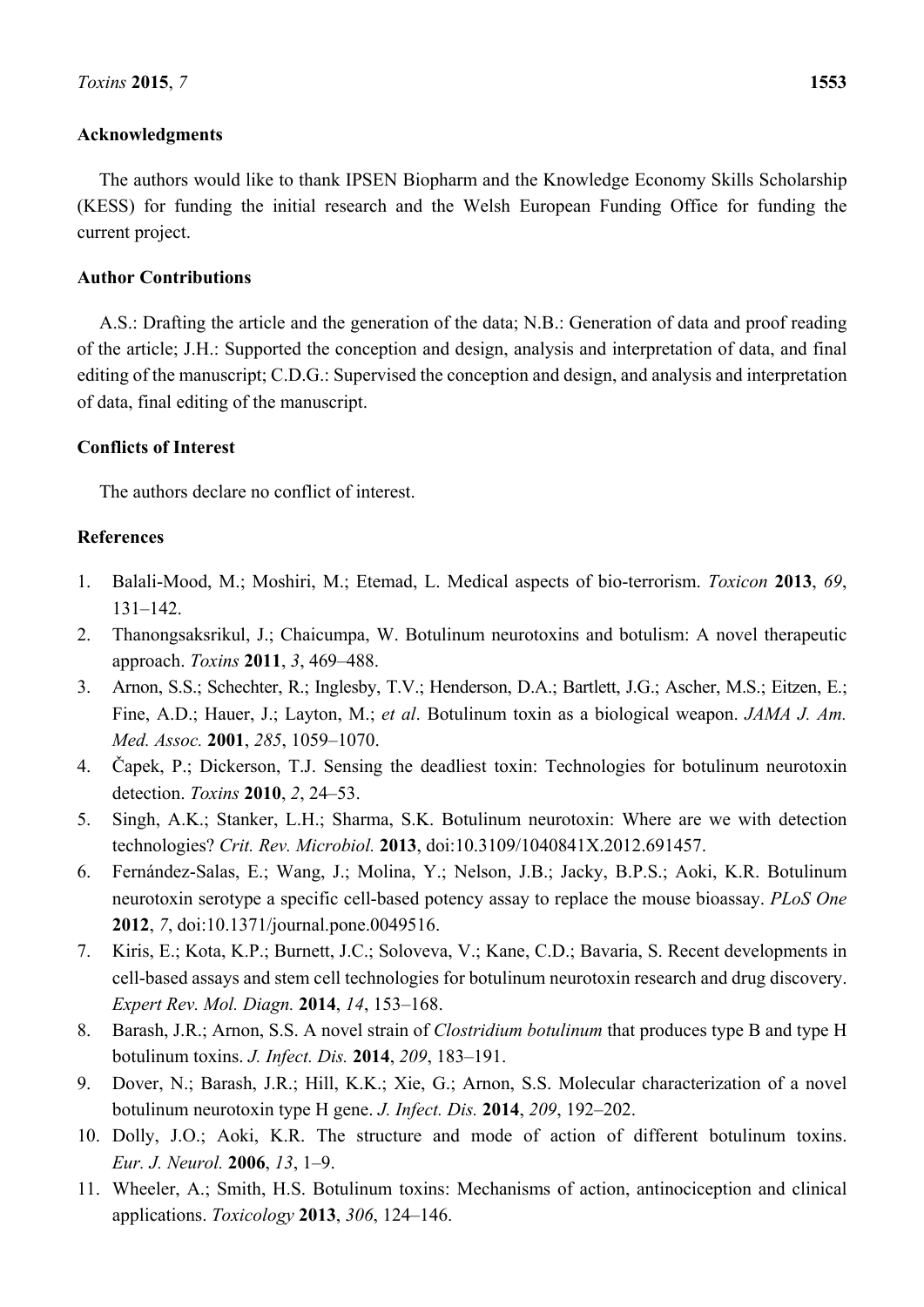- 12. Boyer, A.E.; Moura, H.; Woolfitt, A.R.; Kalb, S.R.; McWilliams, L.G.; Pavlopoulos, A.; Schmidt, J.G.; Ashley, D.L.; Barr, J.R. From the mouse to the mass spectrometer: Detection and differentiation of the endoproteinase activities of botulinum neurotoxins A–G by mass spectrometry. *Anal. Chem.* **2005**, *77*, 3916–3924.
- 13. Kalb, S.R.; Moura, H.; Boyer, A.E.; McWilliams, L.G.; Pirkle, J.L.; Barr, J.R. The use of Endopep-MS for the detection of botulinum toxins A, B, E, and F in serum and stool samples. *Anal. Biochem.* **2006**, *351*, 84–92.
- 14. Sharma, S.K.; Ferreira, J.L.; Eblen, B.S.; Whiting, R.C. Detection of type A, B, E, and F *Clostridium botulinum* neurotoxins in foods by using an amplified enzyme-linked immunosorbent assay with digoxigenin-labeled antibodies. *Appl. Environ. Microbiol.* **2006**, *72*, 1231–1238.
- 15. Zhang, Y.; Lou, J.; Jenko, K.L.; Marks, J.D.; Varnum, S.M. Simultaneous and sensitive detection of six serotypes of botulinum neurotoxin using enzyme-linked immunosorbent assay-based protein antibody microarrays. *Anal. Biochem.* **2012**, *430*, 185–192.
- 16. Lindström, M.; Keto, R.; Markkula, A.; Nevas, M.; Hielm, S.; Korkeala, H. Multiplex PCR assay for detection and identification of *Clostridium botulinum* types A, B, E, and F in food and fecal material. *Appl. Environ. Microbiol.* **2001**, *67*, 5694–5699.
- 17. Luo, X.; Xu, M.; Freeman, C.; James, T.; Davis, J.J. Ultrasensitive label free electrical detection of insulin in neat blood serum. *Anal. Chem.* **2013**, *85*, 4129–4134.
- 18. Cruz, A.F.D.; Norena, N.; Kaushik, A.; Bhansali, S. A low-cost miniaturized potentiostat for point-of-care diagnosis. *Biosens. Bioelectron.* **2014**, *62*, 249–254.
- 19. Bryan, T.; Luo, X.; Forsgren, L.; Morozova-Roche, L.A.; Davis, J.J. The robust electrochemical detection of a Parkinson's disease marker in whole blood sera. *Chem. Sci.* **2012**, *3*, 3468–3473.
- 20. Barreiros dos Santos, M.; Agusil, J.P.; Prieto-Simón, B.; Sporer, C.; Teixeira, V.; Samitier, J. Highly sensitive detection of pathogen Escherichia coli O157: H7 by electrochemical impedance spectroscopy. *Biosens. Bioelectron.* **2013**, *45*, 174–180.
- 21. Ye, W.; Guo, J.; Chen, S.; Yang, M. Nanoporous membrane based impedance sensors to detect the enzymatic activity of botulinum neurotoxin A. *J. Mater. Chem. B* **2013**, *1*, 6544–6550.
- 22. Bogomolova, A.; Komarova, E.; Reber, K.; Gerasimov, T.; Yavuz, O.; Bhatt, S.; Aldissi, M. Challenges of electrochemical impedance spectroscopy in protein biosensing. *Anal. Chem.* **2009**, *81*, 3944–3949.
- 23. Daniels, J.S.; Pourmand, N. Label-free impedance biosensors: Opportunities and challenges. *Electroanalysis* **2007**, *19*, 1239–1257.
- 24. Gwenin, C.D.; Halliwell, J. Detection of Botulinum Toxin. UK patent application No. 1310090.4, 2013.
- 25. Halliwell, J.; Savage, A.C.; Buckley, N.; Gwenin, C.D. Electrochemical impedance spectroscopy biosensor for detection of active botulinum neurotoxin. *Sens. Bio-Sens. Res.* **2014**, *2*, 12–15.
- 26. Schiavo, G.; Santucci, A.; Dasgupta, B.R.; Mehta, P.P.; Jontes, J.; Benfenati, F.; Wilson, M.C.; Montecucco, C. Botulinum neurotoxins serotypes A and E cleave SNAP-25 at distinct COOH-terminal peptide bonds. *FEBS Lett.* **1993**, *335*, 99–103.
- 27. Schiavo, G.; Rossetto, O.; Catsicas, S.; de Laureto, P.P.; DasGupta, B.R.; Benfenati, F.; Montecucco, C. Identification of the nerve terminal targets of botulinum neurotoxin serotypes A, D, and E. *J. Biol. Chem.* **1993**, *268*, 23784–23787.